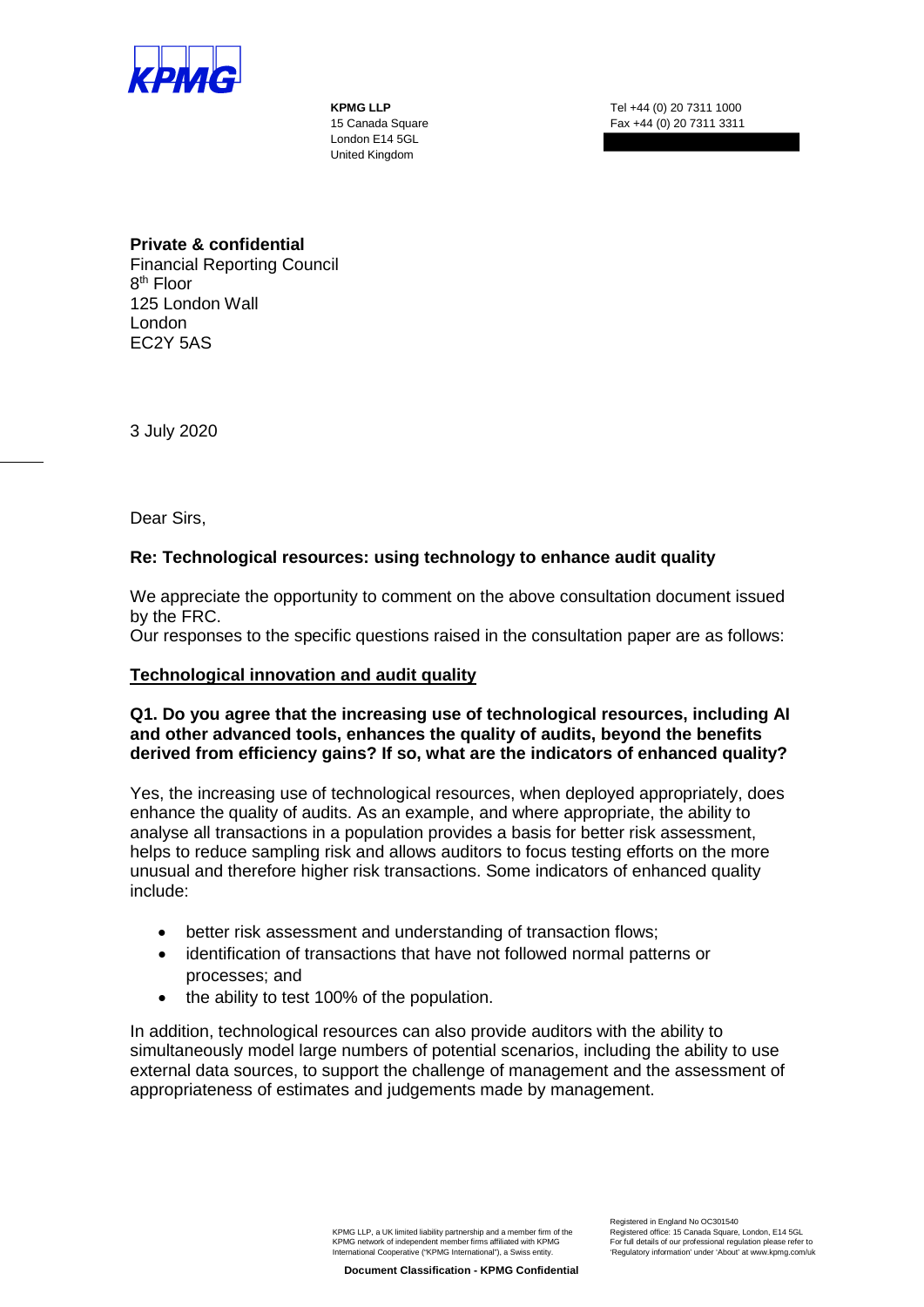

# **Q2. Do you believe that challenger firms are currently at a disadvantage in the use of new technology? If so, what remedies would you suggest?**

As new technology emerges there will usually be a period of time where the new technology will be expensive to develop and use; the smaller size of some challenger firms may prohibit their own investment in proprietary technology and the ability to take advantage of new technology as it first emerges. This may put some challenger firms at a disadvantage in respect of newly available technology.

However, recent advancements in technology have significantly increased the number of technology enablers that are available off-the-shelf at a reasonable cost and there has been an increase in the third-party solutions available to audit firms. As a result of the increasing availability of technology at more reasonable prices and third-party solutions, the scale of the disadvantage reduces.

# **Q3. Other than investment, what do you believe are the key challenges auditors face in the increasing utilisation of automated tools and techniques within the audit process? Again, what remedies would you suggest to overcome these challenges?**

The key challenges faced by auditors in increasing utilisation of automated tools and techniques are:

- The variability of data structures and systems within companies is a barrier to entry – see response to Q9 for further considerations and suggested remedies;
- Training and awareness of the automated tools & techniques available to auditors (including knowing which tools are approved for use – see response to Q5 and Q6 for further considerations and suggested remedies; and
- Confidence in the appropriateness of the audit evidence the technology provides – see response to Q4 for further considerations and suggested remedies.

# **Q4. Does the current assurance model or the auditing standards represent an obstacle to technological innovation? If yes, then what specific standards, objectives or guidance cause practitioners particular difficulties?**

Whilst the current assurance model and auditing standards do not represent an obstacle we believe they do need to be updated to take account of the new methods of testing. The lack of clear, practical consideration in the current standards does provide a challenge to auditors increasing the utilisation of available technologies and to ultimately improving audit quality through the appropriate use of available technology.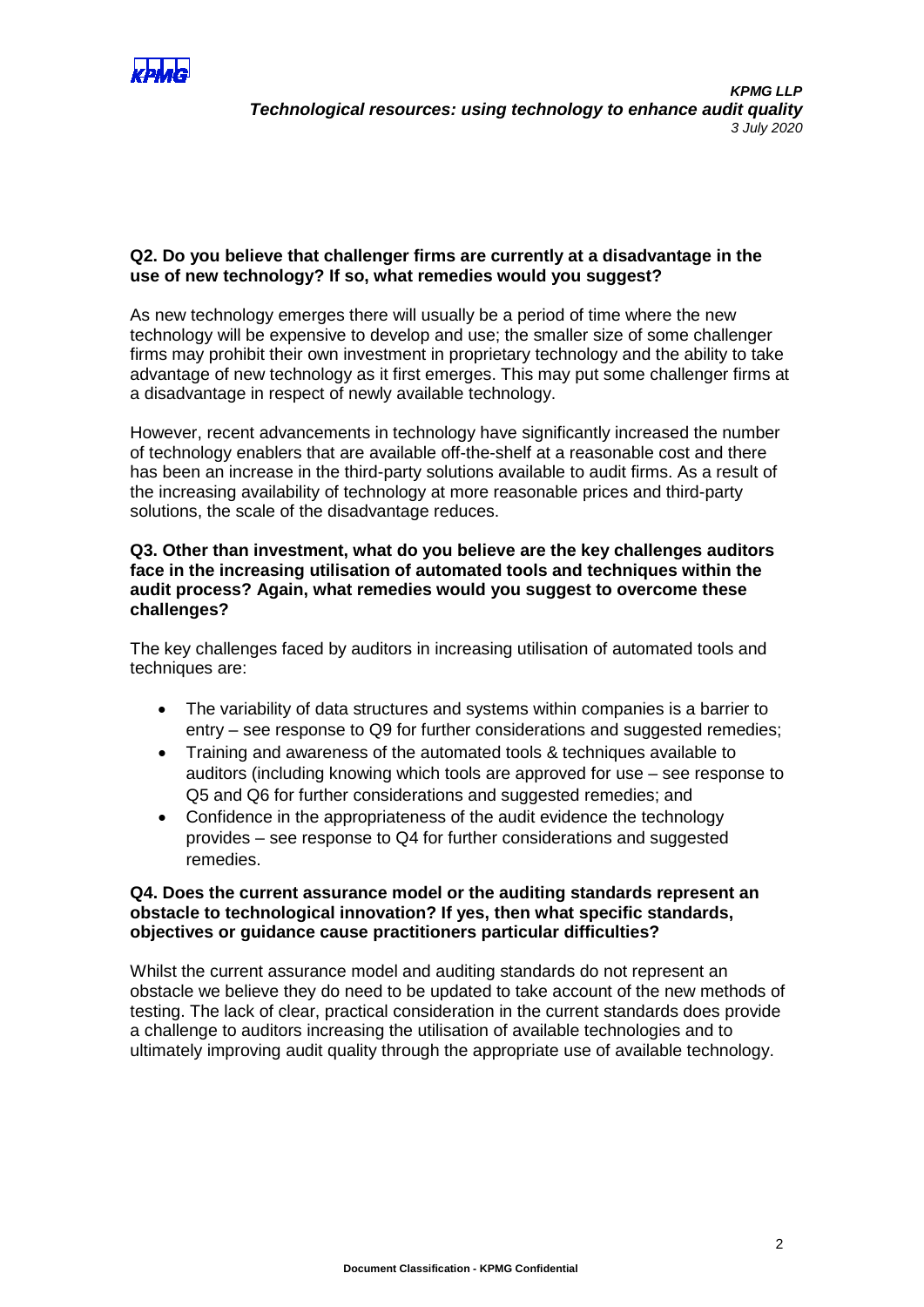

Examples where clarification would be helpful include:

- The concept of reasonable assurance doesn't provide explicit guidelines on the nature and extent of the evidence that one should obtain, leading to varied and inconsistent use of technology despite the fact that technology would in most cases improve the quality of the assurance work compared to traditional audit procedures. Providing clarification on what is considered reliable audit evidence when using automated tools and technology would help address this matter.
- Certain audit tests enabled by technology may contain characteristics of both a test of details and a substantive analytical procedure, leading to inconsistent interpretation of the audit evidence provided. Providing clarity on how to classify the nature of such audit tests in line with the current audit standards, or updating the standard to introduce new categories or audit tests would be helpful in driving the consistent use of audit technology.
- In certain scenarios in an audit the testing of controls is required under the current auditing standards. When auditors can test 100% of a population the value obtained by testing the controls is sometimes limited. Providing clarity on whether the testing of controls is required when 100% of a population can be tested would help drive the consistency and increased use of such audit tests.

# **Q5. Do you believe the current level of training given to auditors – both trainees and experienced staff – is sufficient to allow them to understand and deploy the technological resources being made available?**

The current level of training across the accounting profession e.g. as part of the accountancy qualification is not sufficient to help increase the utilisation of technological resources available to auditors; this applies to both trainees and experienced staff once they have qualified.

The accountancy qualifications need to become more technology focused; whilst we are aware the main accountancy bodies are starting to make improvements in this area more change is required. This will also help smaller firms have access to readily skilled resources rather than having to invest in training themselves, which larger firms are able to do.

We recognise there are challenges in the time taken to realise the benefit of changes to the core syllabus within the accountancy qualifications, for example a change to a syllabus today will not land in audit firms until approximately 4 years later, after a year to implement a change to the syllabus and then three years of training for trainees. Such changes to the core syllabus would also not have any impact on experienced staff who are members of the accountancy bodies.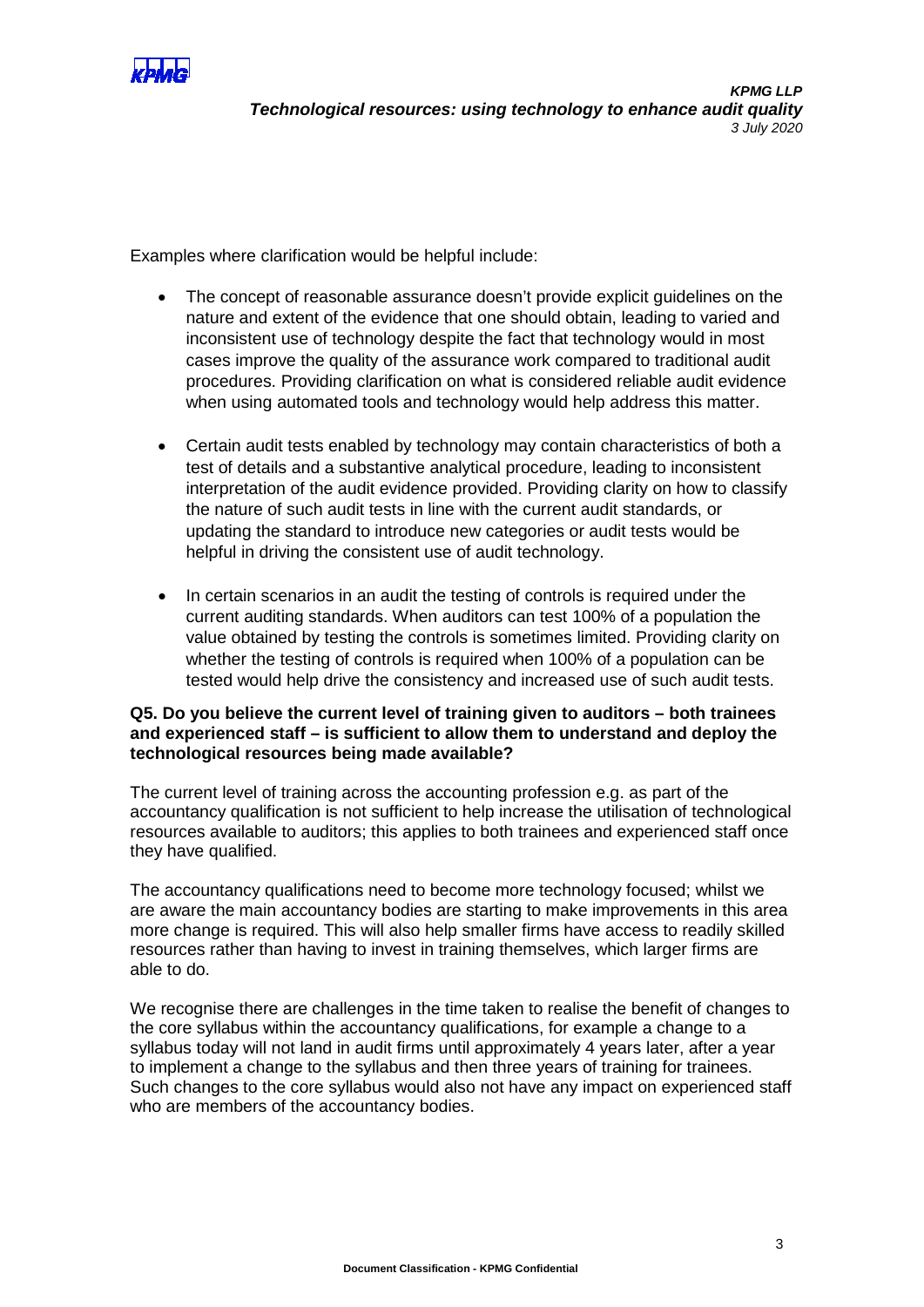

As a result, more frequent training on new and emerging technologies applicable to audit is required for both trainees and experienced staff in addition to changes required to the core syllabus of the accountancy qualifications.

As a result of sufficient training not being provided as part of accountancy qualifications the onus is on the individual audit firms to provide appropriate training to auditors. Significant time and effort is spent training both the core audit teams to help them understand and deploy the technological resources available, for example as part of the KPMG Audit University, as well as the specialist technology teams supporting deployment. For example, KPMG have developed a Masters Degree in Applied Data Science in conjunction with a University provider which a number of audit professionals complete each year.

### **Artificial Intelligence, Machine Learning and Natural Language Processing**

**Q6. What firm-wide controls do you believe are appropriate to ensure that new technology is deployed appropriately and consistently with the requirements of the auditing standards, and provides high quality assurance which the firm can assure and replicate more widely?**

Ensuring that new technology is used appropriately, and that the use is in line with auditing standards and provides high quality assurance can be managed by ensuring the audit firm has entity level controls defined to approve and monitor how, where and by whom new technologies are to be used. This allows investment in technology and skilled staff who can perform the procedures with due awareness of relevant auditing standards as well as data analytic techniques, data extraction and data protection requirements.

Such process enables dedicated teams and solutions to be developed, with detailed guidance produced and allowing validation of prescribed procedural, documentation and review requirements to be introduced. The development of such solutions requires audit firms to invest in both recruitment and technology that have not been traditional in audit.

Equally important is the messaging and training provided to audit staff about the availability of analytical solutions, giving clarity on any limitations of non-specialist audit staff performing self-styled solutions that have not been centrally approved with due methodology consideration. This does not eliminate the use of excel and self-service solutions, but the placement of these low complexity analytics is firmly focussed in areas of low audit risk and directed towards key guidance such as assessing the relevance and reliability of information.

The willingness of entities to release data to allow such procedures is a key step and has been addressed by both educational and technology enhancements by auditors.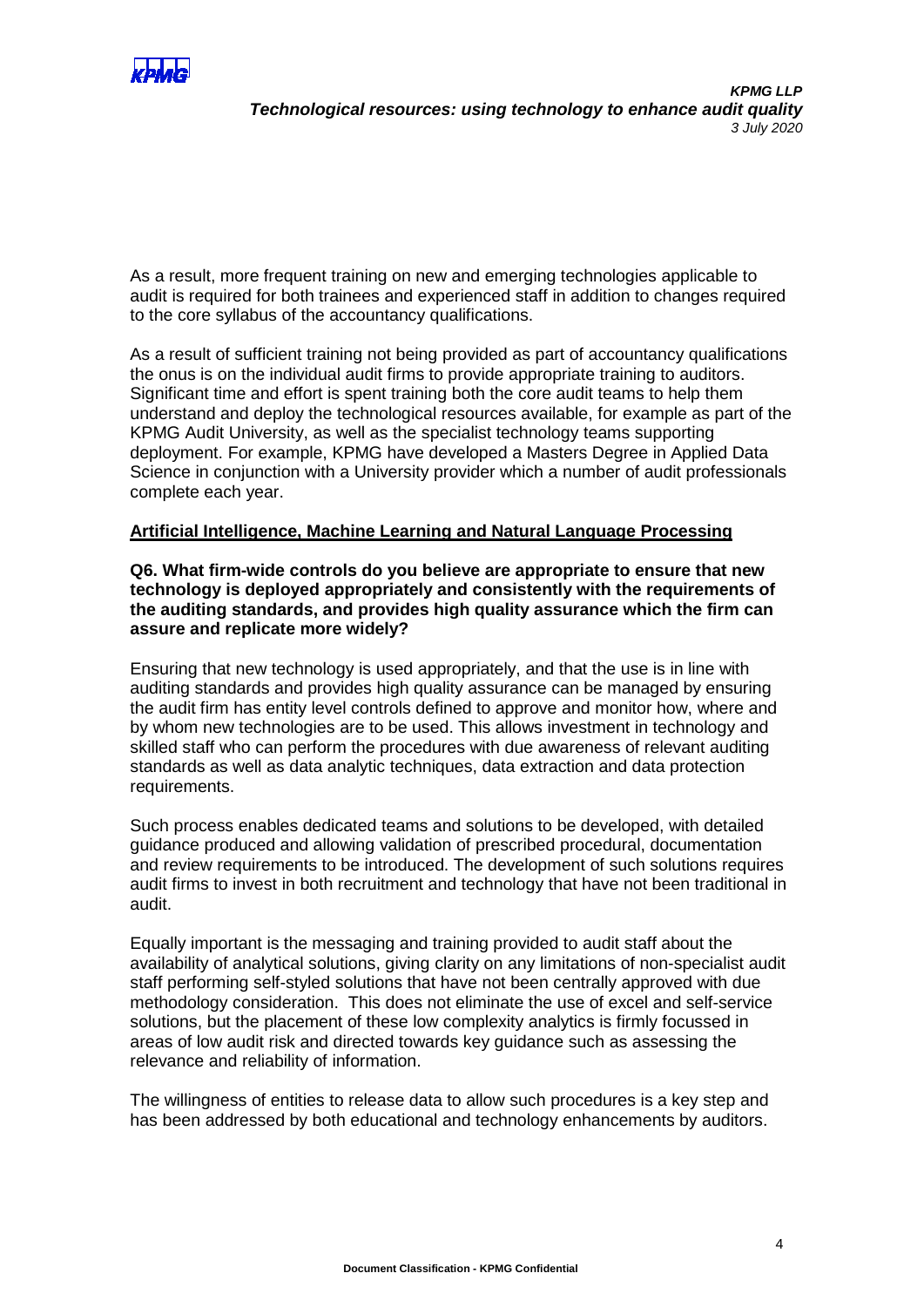

Clear approval of extraction tools and readily available guidance of how data will be used, limiting data extracted to only relevant portions of data tables and clear data security in technology has been essential. Ensuring that data used in any data analytics based audit procedure is complete and reliable is critical, as poor quality data used will result in poor quality output. The use of the dedicated data analytics accredited staff for complex solutions has ensured that conversations with audited entities at both planning and communications to those charged with governance meets all needs.

Limiting development and usage of complex data analytics tools, including those used by specialists, to only those individuals or teams with advanced training and experience, with senior oversight and monitoring, ensures that the solutions are produced with clear governance throughout. This allows time and costs to both acquire and maintain the required hardware and that any duplicated or inferior extraction projects are not authorised or discontinued.

Having an accreditation process for technological resources to be used in audits ensures that developments are independently challenged in both technological and methodology before approval for development, solutions. These are then able to be independently tested and documented before deployment and training developed for defined user groups. Limiting access to approved solutions and removing alternative solutions from the wider audit function ensures only approved protocols are applied.

It is important that accreditation is not limited to launching a new tool but also in the continued review and independent validation over the life of the tool to ensure continued compliance, for example ensuring guidance is reassessed for enhancements to auditing standards, firm policies or technology enhancements.

### **Q7. Are you aware of the use of new technologies in analysing and interpreting information provided by auditors – including, for example, auditor's reports? If yes, then do you foresee implications for the form and content of auditor's reports?**

We are aware of using certain technologies, such as Natural Language Processing, that can be used to analyse the wording used in auditor's reports, to analyse the language used, the readability of the language applied and the sentiment of the report.

We believe the future form and content of the auditor's report will be driven by evolution of our profession rather than the ability of technology to analyse the information provided. For example any additional content (either qualitative or quantitative) that is included will be to provide value to the users of the reports, the fact technology may be used to analyse or interpret the report should not be a driving factor in the consideration of whether to include the information or not.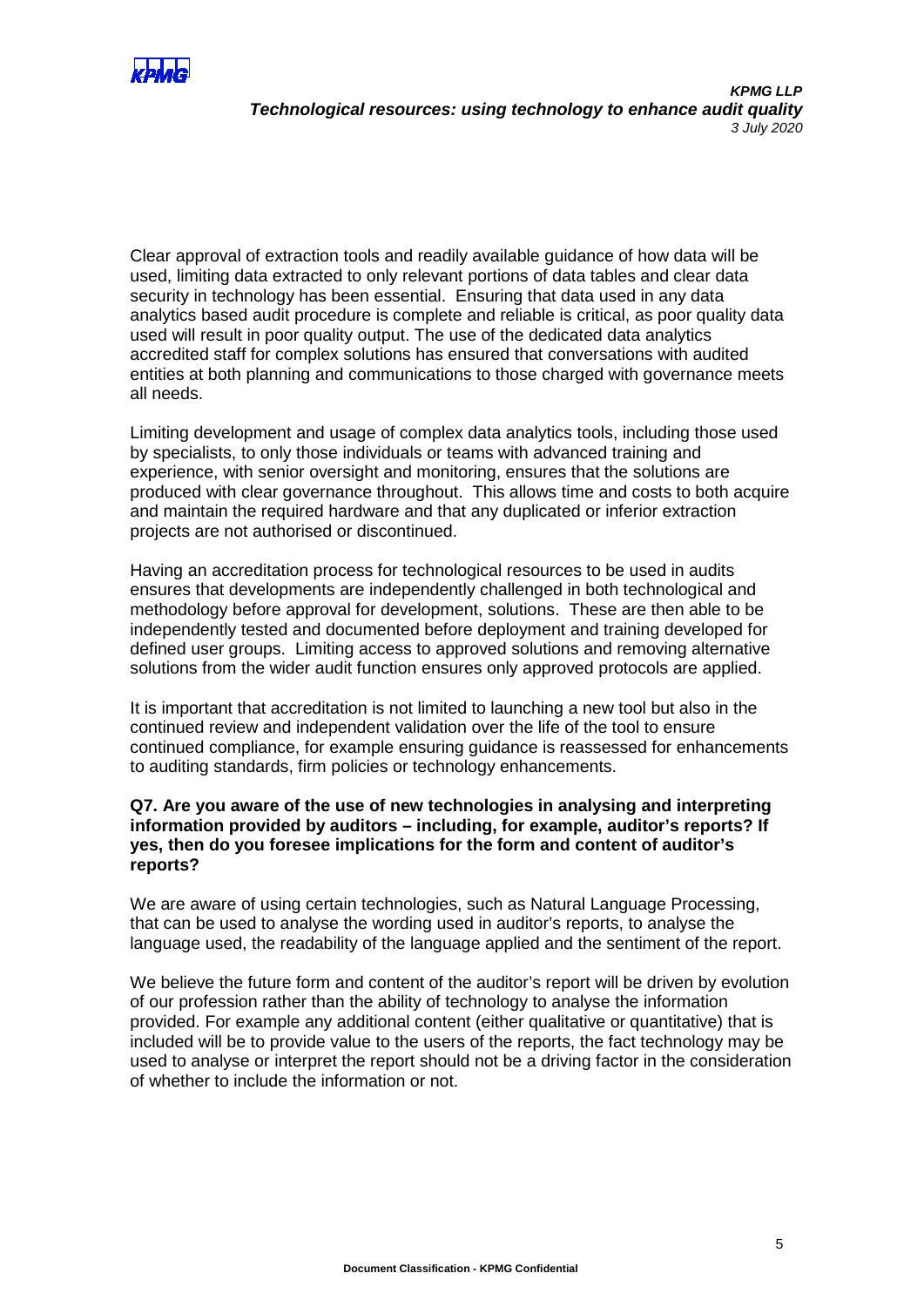

# **Q8. What do you see as being the main ethical implications arising from the greater use of technology and analytics in audit?**

In Sir Donald Brydon's report *Assess, Assure and Inform: Improving Audit Quality and Effectiveness* published in December 2019 he identified one of the obstacles to the further widespread use of technological resources being the willingness of companies to allow access to all of their data. The context behind this barrier, and the subsequent recommendation in the report was an awareness that certain firms used audit data to assess value of cross-selling opportunities and also to "train" machine learning tools.

The perception that audit firms may use data for this purpose (rather than to enhance audit quality) and the need to refrain from unethically exploiting the commercial value of the data received and analysed as part of an audit does potentially create an ethical implication which must be considered. However, we note that it is our view that standard terms and conditions, internal policies and ultimately the FRC Ethical Standard would prohibit audit firms from using data to evaluate cross-selling opportunities.

There is also an ethical risk in respect of using client data for personal gain, i.e. fraud by an individual auditor, rather than at an audit firm level; this is also prohibited by the FRC Ethical Standard.

The ethical implications of ensuring continued independence (of fact and perception) are also magnified through the use of technological resources, for example with automated audit tests auditors have the ability to extract and analyse data at multiple times in the year, and may indirectly have the ability to analyse additional or associated data that is not directly relevant to support the audit opinion. In these cases, ensuring that the audit firm does not become, or is seen to become, part of management's control environment, internal audit function or other business information activity is critical. Refer to response to Q10 for further consideration of this point.

Whilst not specifically an ethical implication, appropriate processes and controls are required to ensure that data protection, security and retention measures are in place to address the data obtained, for example personal data will require different considerations.

# **Data Standards and Extraction issues**

### **Q9. Do you believe there is value in the UK having consistent data standards to support high quality audit, similar to that developed in the US?**

Yes, data standards would reduce the barriers faced by auditors in obtaining and processing the data, thus enabling auditors to increase the use of quality enhancing technology on a wider basis. This would also reduce the barriers to entry for smaller audit firms.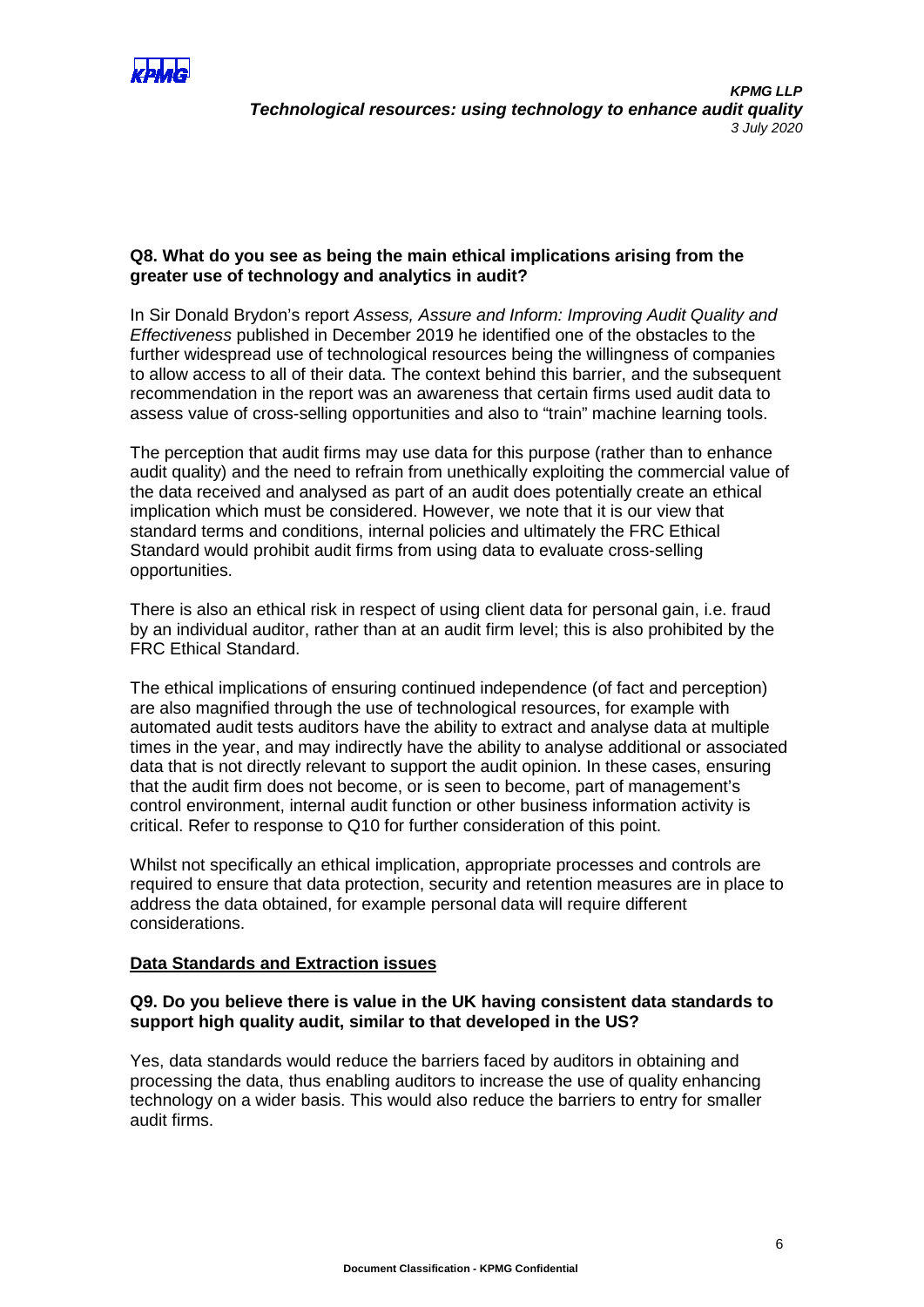

A significant amount of time is spent by audit firms on data extraction and the manipulation of data into standard formats to then perform the audit analytic routines to support the audit. Having a consistently applied data standard would reduce the time spent on these activities and allow the focus of the effort to be on the analysis of the data increasing the value to the audit and helping to facilitate the increased application of data analytic audit routines to a wider number of audit engagements. This would also have wider benefits outside the audit industry as other professional services also spend a significant amount of time, e.g. other regulatory work, tax, investigations, legal services.

The key challenge is the consistent adoption of any data standards on a global basis, for example many of the companies audited from the UK also have subsidiaries and affiliates in other countries, with the ability to extract and analyse data across a whole group which is now often done. Therefore, we would need the consistent data standard to apply across all components of the group for this to be of benefit in these situations. In a process led by the ICAEW, KPMG, other audit firms and other companies are working together with Engine B to address this challenge. Engine B is a consortium created by the Professional Services industry, supported by investment from the ICAEW, Innovate UK and Microsoft, to standardise how firms use client data in auditing and beyond.

# **Q10. Do you agree that threats to auditor independence may arise through the provision of wider business insights (not as part of the audit itself) drawn from the interrogation of company data? If so, what measures could mitigate this risk from crystallising?**

We recognise there could be a perceived risk that threats to auditor independence may arise if business insights are obtained as a result of performing data analytics procedures not related to the audit. For example, if the audit firm were to interrogate data purely for the purpose of identifying insights, rather than as part of the audit, then providing these business insights to management would not form part of the audit engagement and could therefore potentially be seen to lead to a breach in auditor independence.

Ensuring that auditors have appropriate guidance on what analysis and interrogation to perform and for the scope of this work to be driven by the audit plan and identified audit risks is important to ensure that unrelated analysis is not performed.

The communication of insights directly related to the audit to management is permitted and indeed required to enable the auditor to perform audit fieldwork, provide challenge of management and understand the impact on the audit. However, as noted, in our response to Q8 consideration must be given to the timing of the analysis and the sharing of these insights with management to ensure that management do not seek to rely on output of the audit and the insights received in place of a management control,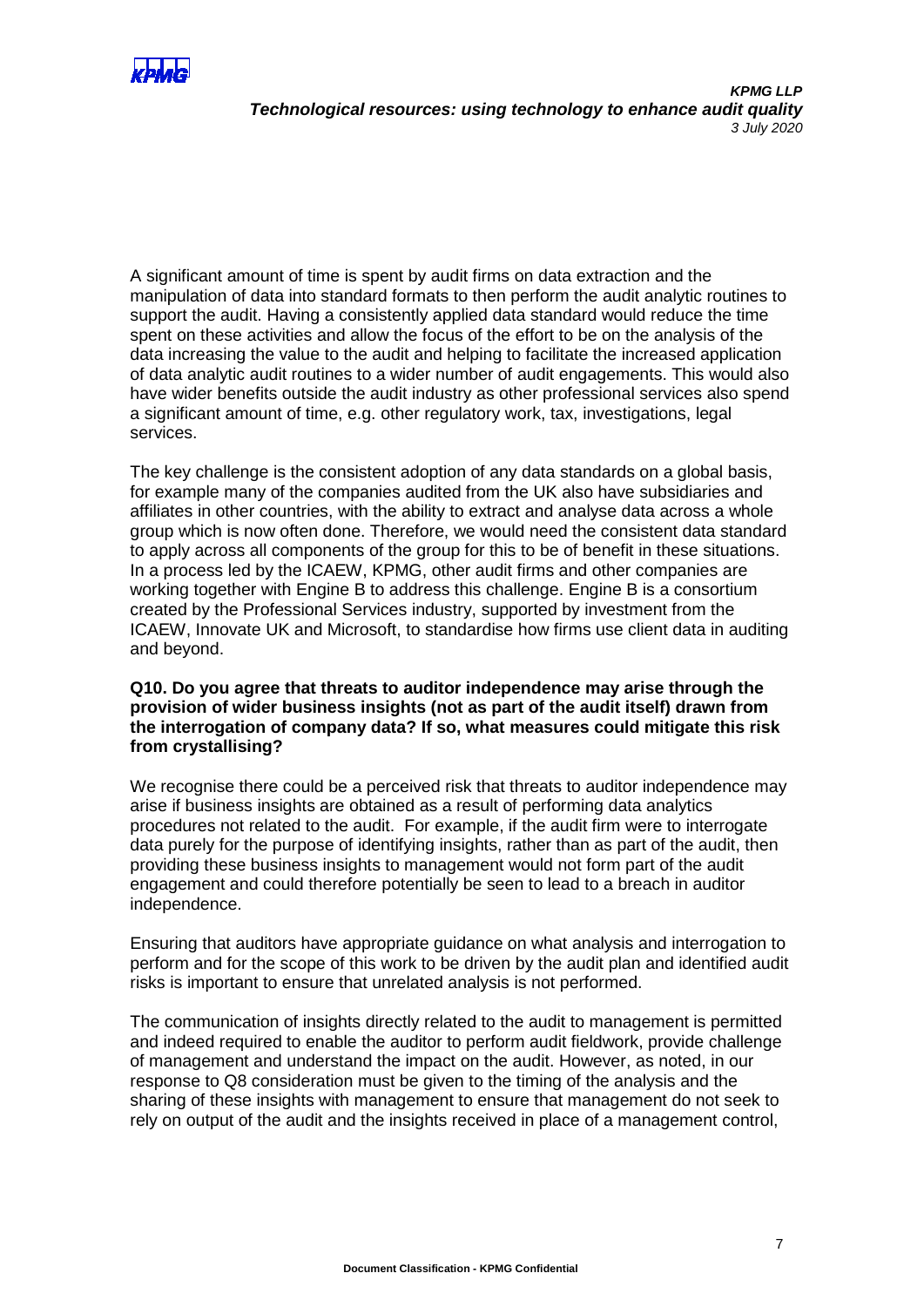

internal audit function or other business information activity. For example, ensuring there is an appropriate period of time following the extraction, analysis and providing the audit relevant insights would help to ensure management do not seek to replace a monthly review control with the output from the audit, and limiting the extent of the analysis and insights that are shared to those that are directly relevant to the audit fieldwork to support the audit opinion.

We believe that regulation has a part to play here. Whilst it is vital that auditors do not become part of the entity's control framework it is also equally important that audit teams feel confident in sharing insights arising from data analysis with management. At present teams are very cautious in the insights shared and link this very closely to the results of audit procedures performed. As a result it is likely that some insights that would be valuable to those charged with governance, especially in smaller entities that cannot invest in the tools and techniques developed by audit firms, are not captured or shared for fear of breaching ethical standards.

# **Audit documentation**

# **Q11. Do you agree that audit documentation can be more challenging when an audit has been conducted with automated tools and techniques? If so, please identify specific areas where there is a problem.**

There can be challenges as a result of audit professionals not being clear on the nature and type of audit evidence being provided, for example the challenges outlined in our response to Q4 are also relevant to this question.

A significant challenge is determining what data is required to be retained so that the test could be replicated. For example;

- There are certain scenarios where data from an audited entity cannot be reproduced from a previous point in time. The question therefore arises as to whether the auditor should retain the original data to allow the test to be replicated. Retaining this volume of data could become prohibitively expensive and could result in an increased risk of breaches in confidentiality.
- Upgrades to technological resources used in audits can result in different outcomes when a new version is used. Are audit firms required to retain previous versions of the software used to be able to replicate the original test; this is not possible in some cases without significant costs (e.g. running two versions of the software on different infrastructure) and in some cases is not possible at all (e.g. changes to operating systems mean that old versions of software are no longer supported).

This challenge increases as the use of technology such as Artificial Intelligence emerges, technology now exists that will not produce the same results each time it is applied, the same way it is not guaranteed a human would give exactly the same results each time they look at something, as the past knowledge and experience is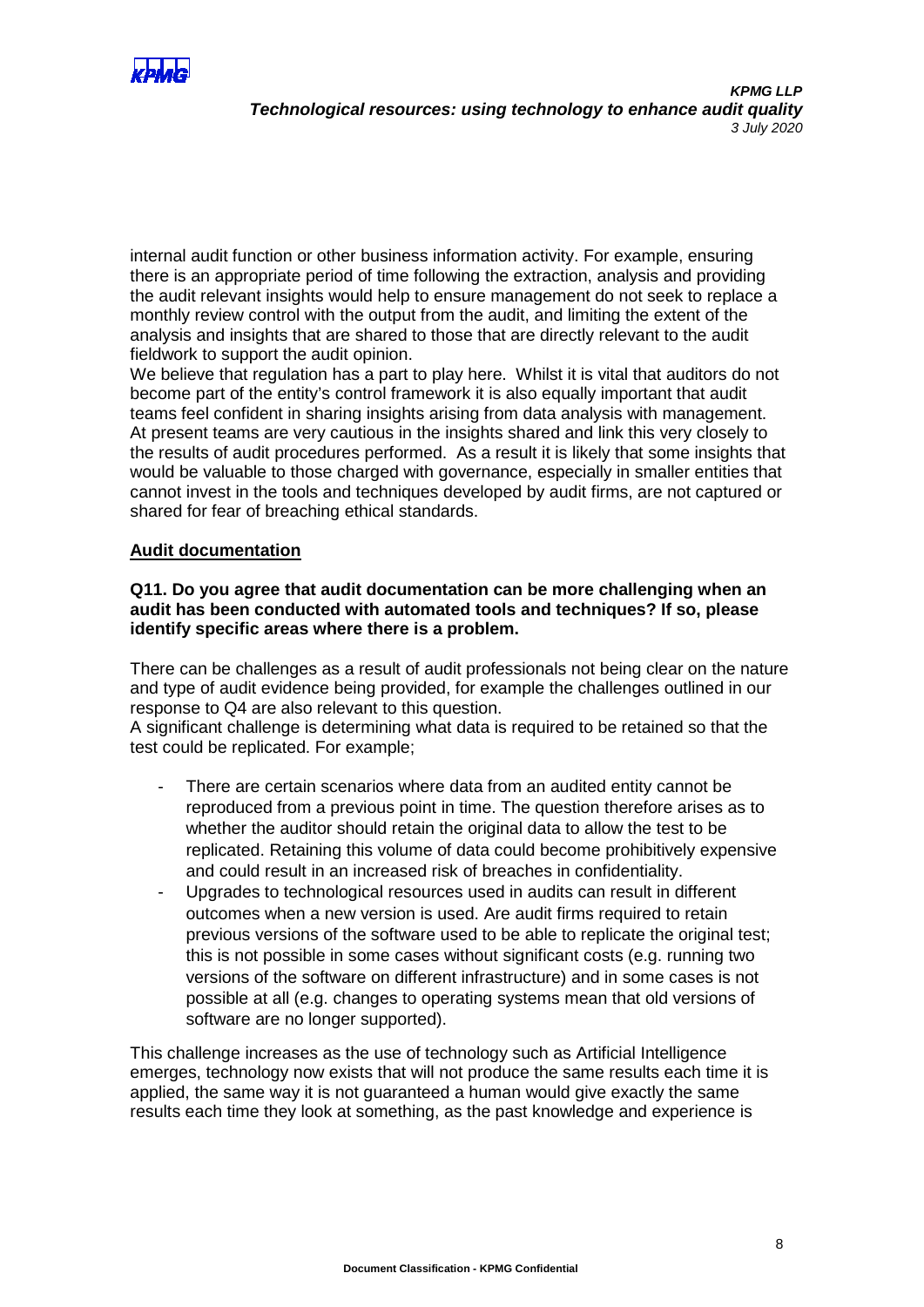

taken into account each time they look at a problem or a set of data. The replication of a point in time test therefore may become increasingly difficult.

There is also a consideration as to what information should be stored on the audit file and what should be retained centrally, e.g. past records of software used. Separate considerations relevant to this question are also required when third-party technology vendors are used, refer to answers to Q13 and Q14 for further consideration.

### **Data analytic exceptions**

#### **Q12. Have you encountered challenges in dealing with the volume of 'exceptions' arising from the use of more complex or comprehensive data analytic procedures?**

Yes, we have found that when auditors first adopt the use of data analytic based audit tests there is often a concern that analysing large populations of data could lead to a higher volume of 'exceptions' and auditors question how this would be dealt with by the audit team and by management of the company being audited.

If the volume of exceptions are excessive then there is a need to decide whether the test has been set up correctly, whether the process at the company being audited is fully understood or whether this is a major issue at the company. We encourage a "dry run" of any new data analytic based audit test to identify if any of these situations are relevant and take steps to address them before the final testing is initiated.

We have developed a clear process for dealing with exceptions within our audit methodology to ensure that audit teams have clear guidance of how to respond to exceptions, regardless of the volume.

It would be helpful if auditing standards recognised the complexity of transitioning from traditional auditing techniques to technology enabled approaches. Often audit teams will parallel run the old and new approaches for a period as, unless dry-runs can be performed, there may be some uncertainty over how effective the technology solution will be and what level of 'exceptions' are generated. The deployment of technology is probably slowed due to concern over how these 'exceptions' are expected to be addressed and whether the concept of refining the routines within an audit cycle could be considered an appropriate response to such exceptions in some cases.

#### **Use of third-party technology providers**

**Q13. Do you agree that the use of third-party technology vendors raises potential ethical challenges for auditors and, if so, which potential safeguards would you see as effective in reducing this threat to an acceptable level?**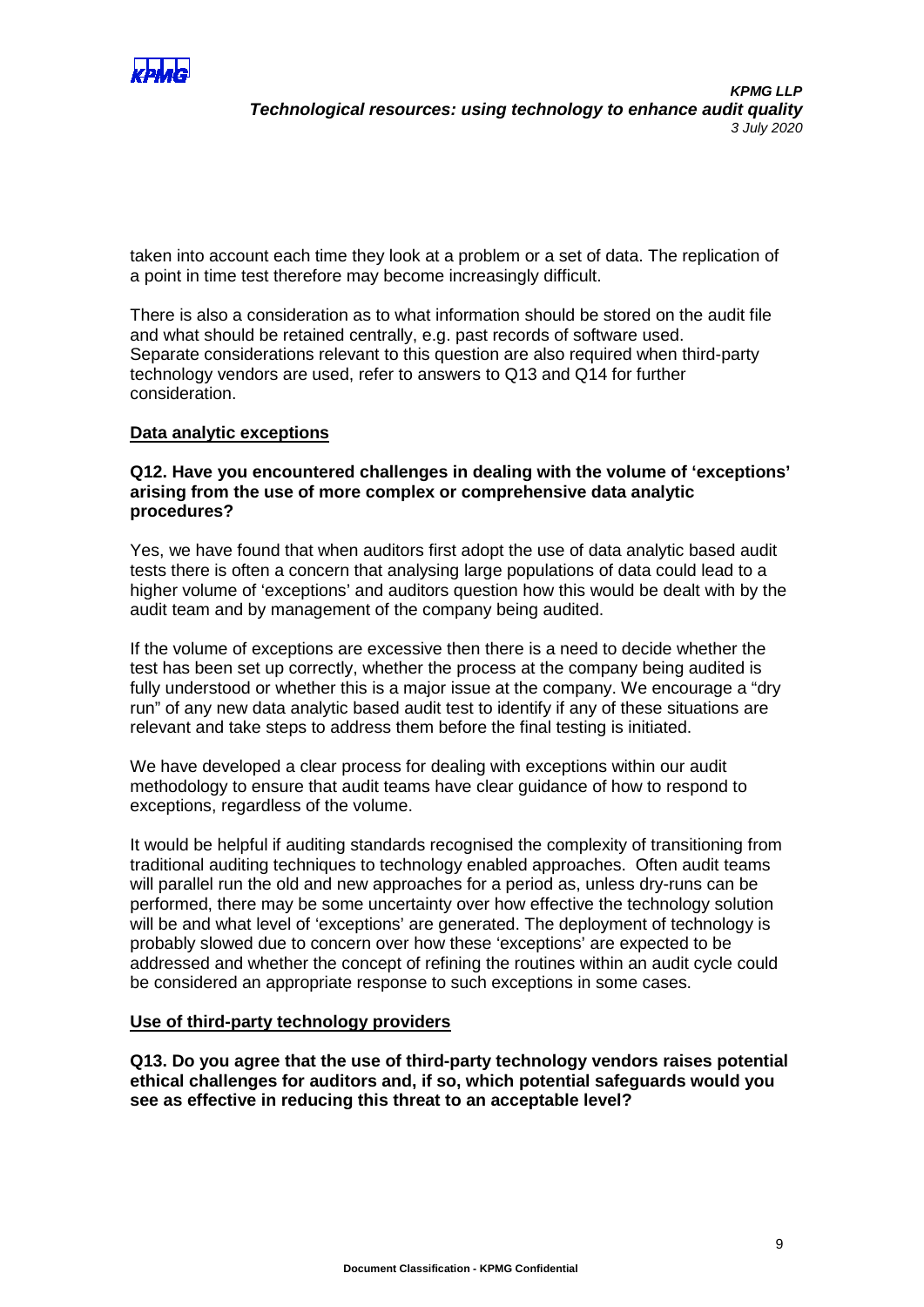

There is an ethical challenge relating to third-party vendors having access to, and the ability to use, data from the companies we audit. If the third-party vendor were to have control over the data, or the ability to retain/ use this data for other purposes this would create an ethical challenge as the third-party would have the ability to benefit from data that was passed to the audit firm solely for the purpose of performing the audit. It is possible that third-party technology vendors do require access to and require retention of data to train and improve their own software – this is a challenge that requires safe guards to be applied through the legal contracting between audit firms and the third-party vendors.

Furthermore, the nature and the extent of the relationship between the audit firm and the third-party technology vendor (that ranges from off the shelf use of a standard software through to a more formal business relationship such as an alliance with a bespoke software offering) needs to be assessed and can create other potential ethical challenges. For example, this could result in the audit firm being unable to audit the third-party technology vendor.

It is also important that independence standards for third party software providers are sufficiently clear and appropriate given auditors using such tools will be seeking to use them for some time and very often the third parties are seeking to provide their tools to both auditors and corporate entities.

The use of a third-party can increase the risk of data misappropriation and safeguards, through working with reputable organisations, understanding data use, data retention and data security as well as considering shared risk/ liability helps to reduce this risk to an acceptable level.

# **Q14. Do you agree that the increasing use of third-party providers presents challenges in audit documentation and, where relevant, how have you dealt with this?**

Placing reliance on third-party technology vendors can create challenges for the audit firm in respect of how much work they need to perform over the vendor and the technology solution being used and how this is recorded in the audit documentation.

Audit firms must ensure that they have performed an appropriate assessment of the technological resources being used (both technology and people, and where necessary, their independence) such that they can ultimately take responsibility for the audit opinion signed. Therefore, a technology solution which operates as a "black box" where the audit firm has no visibility of how the technology solution operates would be problematic for audit firms.

We believe the challenges can be managed as long as the audit firm is able to adequately understand and test the third-party technological resource in question.